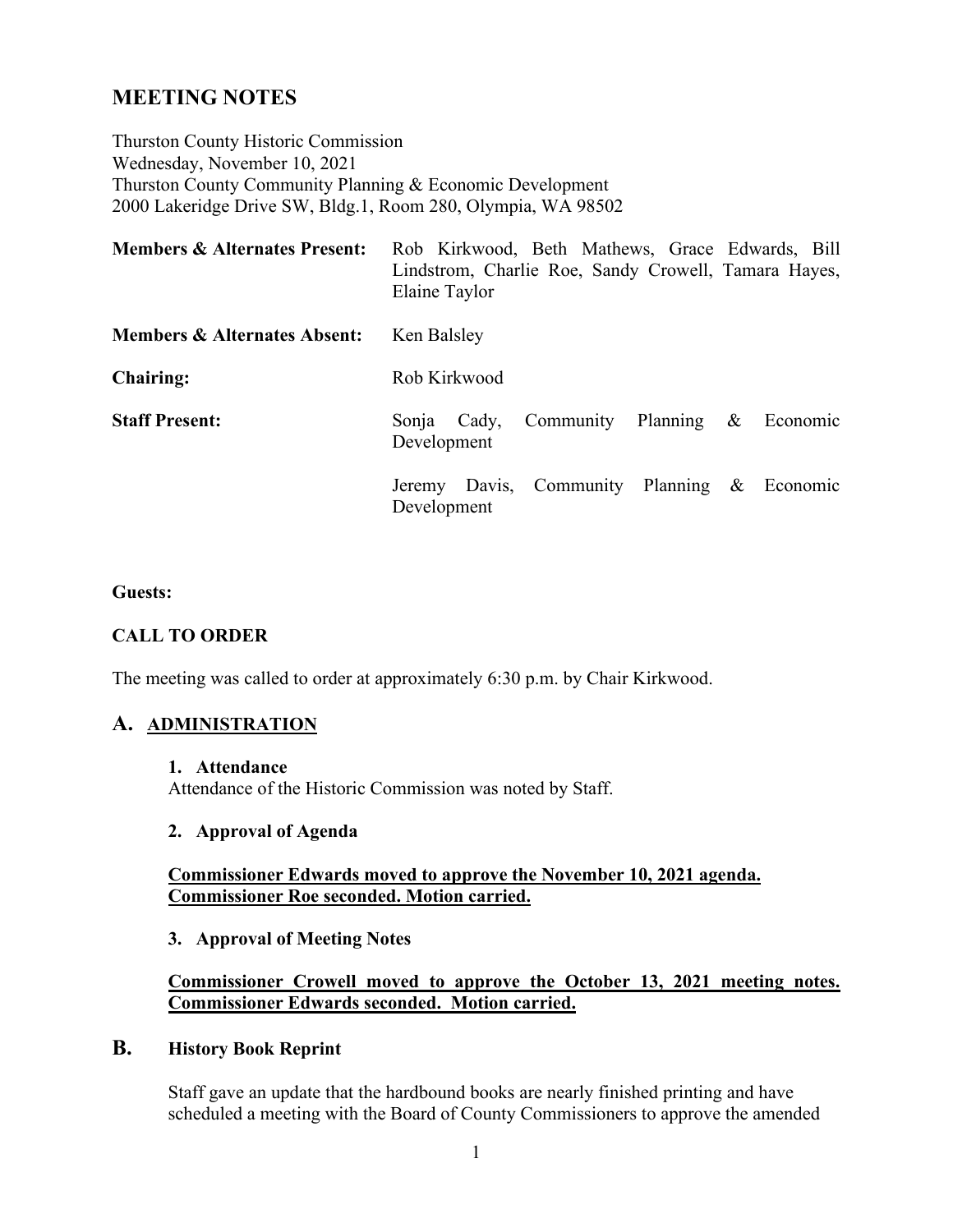contract on November 23, 2021. The contract will be signed by the Director of CPED and legal and be ready for signature from OHS/BHM. The books will be ready for pick up at this time as well.

Commissioner Crowell and Greg Griffith from the Olympia Historical Society and Bigelow House Museum will be meeting with the owners of Traditions Café in downtown Olympia. They would like to hold a "meet the authors" event on December 4<sup>th</sup> for a book signing and opportunity for Q&A. Staff will speak with the budget office about using Historic Commission funds for the \$75 rental fee. Discussions continued.

## **C. Joint Washington Trust for Historic Preservation Membership**

Staff will discuss membership with the Thurston County Budget Office.

## **D. RAC Interpretive Panel Update**

Jim Keogh from the Lacey Historic Commission participated in the discussion and let the group know that he will be replacing Seth Huff as the liaison for the sign project and has volunteered to help write the panels. Commissioner Kirkwood updated the commission on his progress, he has submitted the plans for structural Engineering proposal and received positive feedback about the Billy Frank Jr/Nisqually panel. Mr. Davis informed the Commission that they will need to present the kiosk proposal to the BoCC prior to funding the project. The subcommittee will continue to email and discuss narrative lengths and panel designs prior to the next meeting. All Historic Commission members are welcome to help with writing the panels.

## **E. Plaques**

Commissioner Kirkwood reviewed the application prepared by Mr. Davis and returned it with his comments. Mr. Davis will review the comments prior to the next meeting. The plaque project was approved for \$5000 for 2022, but the Board will need to be briefed prior to beginning the project. Staff will forward the Historic Commission an example of a previous historic marker project.

## **F. Staff Updates**

Mr. Davis shared that the BoCC has approved the Historic Commissions proposed 2022 budget. This includes funding for the history book printing, plaque project, RAC Interpretive Panels, Historic Journal, Heritage Grant Program, and other projects.

Ms. Cady shared that the County Public Information Officer has been posting the Historic Commissions vacancies on the County's social media pages and will be focusing on recruiting members in 2022. Historic Commission members are invited to submit short video testimonials about what the Historic Commission does, and why they joined. The group discussed ways to advertise vacancies and recruit diverse members.